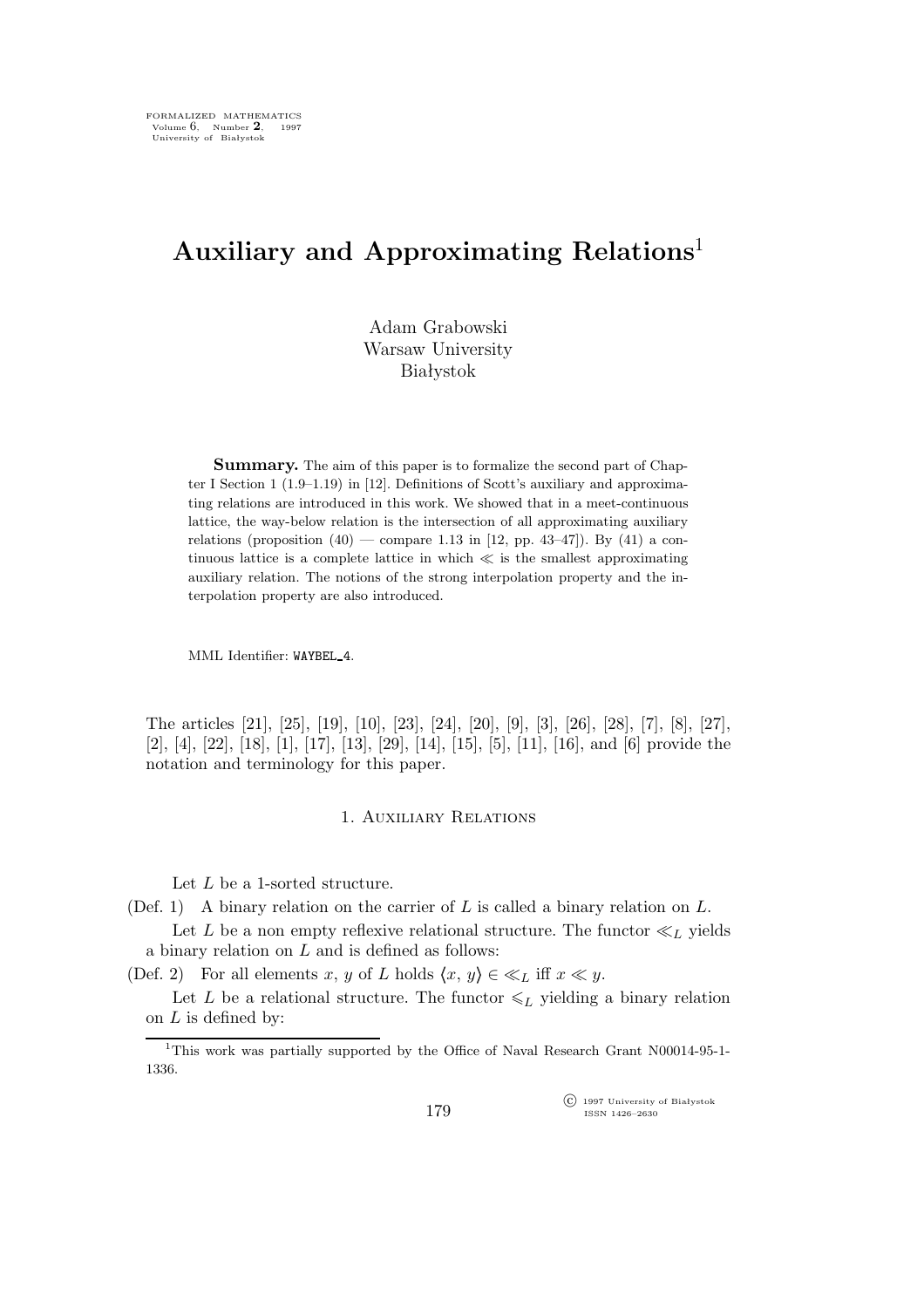(Def. 3)  $\leq L$  = the internal relation of L.

Let L be a relational structure and let R be a binary relation on L. We say that  $R$  is auxiliary(i) if and only if:

(Def. 4) For all elements x, y of L such that  $\langle x, y \rangle \in R$  holds  $x \leq y$ .

We say that  $R$  is auxiliary(ii) if and only if:

(Def. 5) For all elements x, y, z, u of L such that  $u \leq x$  and  $\langle x, y \rangle \in R$  and  $y \leq z$ holds  $\langle u, z \rangle \in R$ .

Let  $L$  be a non empty relational structure and let  $R$  be a binary relation on L. We say that  $R$  is auxiliary(iii) if and only if:

(Def. 6) For all elements x, y, z of L such that  $\langle x, z \rangle \in R$  and  $\langle y, z \rangle \in R$  holds *h*x *⊔* y, z*i ∈* R.

We say that  $R$  is auxiliary(iv) if and only if:

(Def. 7) For every element x of L holds  $\langle \perp_L, x \rangle \in R$ .

Let  $L$  be a non empty relational structure and let  $R$  be a binary relation on L. We say that  $R$  is auxiliary if and only if:

(Def. 8) R is auxiliary(i), auxiliary(ii), auxiliary(iii), and auxiliary(iv).

Let  $L$  be a non empty relational structure. Note that every binary relation on  $L$  which is auxiliary is also auxiliary(i), auxiliary(ii), auxiliary(iii), and auxiliary(iv) and every binary relation on L which is auxiliary(i), auxiliary(ii),  $\alpha$ uxiliary(iii), and  $\alpha$ uxiliary(iv) is also auxiliary.

Let L be a lower-bounded transitive antisymmetric relational structure with l.u.b.'s. Note that there exists a binary relation on L which is auxiliary.

Next we state the proposition

(1) Let L be a lower-bounded sup-semilattice,  $A_1$  be an auxiliary binary relation on L, and x, y, z, u be elements of L. If  $\langle x, z \rangle \in A_1$  and  $\langle y, z \rangle$  $u$ *i* ∈ A<sub>1</sub>, then  $\langle x \sqcup y, z \sqcup u \rangle \in A_1$ .

Let  $L$  be a lower-bounded sup-semilattice. Observe that every binary relation on L which is auxiliary is also transitive.

Let L be a relational structure. Note that  $\leq L$  is auxiliary(i).

Let L be a transitive relational structure. One can verify that  $\leq L$  is auxiliary(ii).

Let  $L$  be an antisymmetric relational structure with l.u.b.'s. One can check that  $\leq L$  is auxiliary(iii).

Let L be a lower-bounded antisymmetric non empty relational structure. Note that  $\leq L$  is auxiliary(iv).

In the sequel a will denote a set.

Let L be a lower-bounded sup-semilattice. The functor  $Aux(L)$  is defined as follows:

(Def. 9)  $a \in \text{Aux}(L)$  iff a is an auxiliary binary relation on L.

Let L be a lower-bounded sup-semilattice. Note that  $Aux(L)$  is non empty. The following two propositions are true: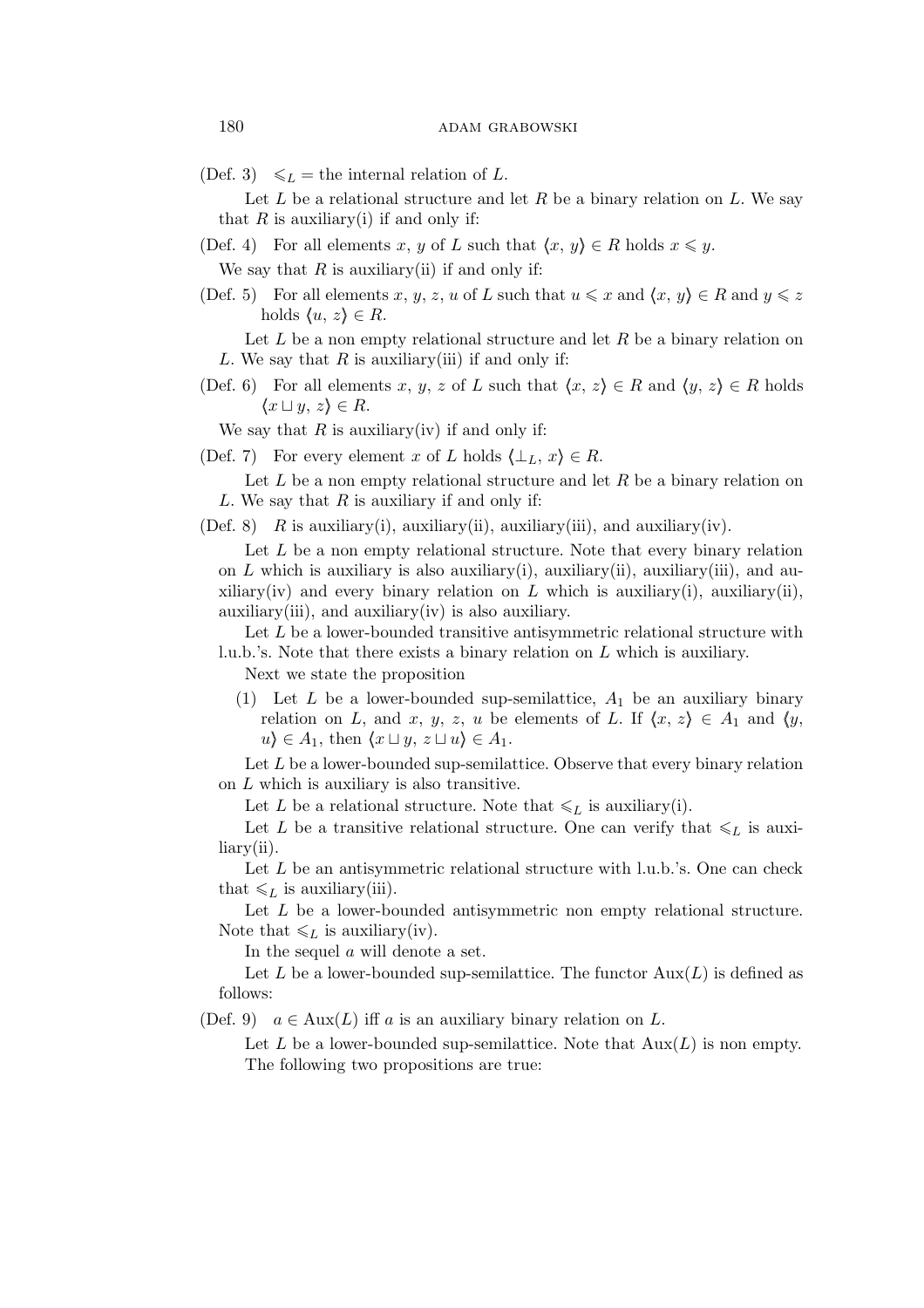- $(2)$  For every lower-bounded sup-semilattice L and for every auxiliary binary relation  $A_1$  on L holds  $A_1 \subseteq \mathcal{L}_L$ .
- (3) For every lower-bounded sup-semilattice L holds  $\top_{\langle \text{Aux}(L),\subset \rangle} = \mathcal{L}_L$ .

Let L be a lower-bounded sup-semilattice. Note that  $\langle \text{Aux}(L), \subseteq \rangle$  is upperbounded.

Let L be a non empty relational structure. The functor  $AuxBottom(L)$  yields a binary relation on  $L$  and is defined as follows:

(Def. 10) For all elements x, y of L holds  $\langle x, y \rangle \in \text{AuxBottom}(L)$  iff  $x = \perp_L$ .

Let L be a lower-bounded sup-semilattice. Observe that  $AuxBottom(L)$  is auxiliary.

The following propositions are true:

- (4) For every lower-bounded sup-semilattice  $L$  and for every auxiliary binary relation  $A_1$  on L holds AuxBottom $(L) \subseteq A_1$ .
- $(5)$  For every lower-bounded sup-semilattice L and for every auxiliary binary relation  $A_1$  on L holds  $\perp_{\langle \text{Aux}(L), \subset \rangle}$  = AuxBottom(L).

Let L be a lower-bounded sup-semilattice. One can verify that  $\langle \text{Aux}(L), \subseteq \rangle$ is lower-bounded.

The following two propositions are true:

- (6) Let  $L$  be a lower-bounded sup-semilattice and  $a, b$  be auxiliary binary relations on L. Then  $a \cap b$  is an auxiliary binary relation on L.
- (7) Let  $L$  be a lower-bounded sup-semilattice and  $X$  be a non empty subset of  $\langle \text{Aux}(L), \subseteq \rangle$ . Then  $\bigcap X$  is an auxiliary binary relation on L.

Let L be a lower-bounded sup-semilattice. Note that  $\langle \text{Aux}(L), \subseteq \rangle$  has g.l.b.'s. Let L be a lower-bounded sup-semilattice. Observe that  $\langle \text{Aux}(L), \subseteq \rangle$  is complete.

Let  $L$  be a non empty relational structure, let  $x$  be an element of  $L$ , and let  $A_1$  be a binary relation on L. The functor  $\downarrow_{A_1} x$  yields a subset of L and is defined by:

(Def. 11)  $\downarrow_{A_1} x = \{y, y \text{ ranges over elements of } L: \langle y, x \rangle \in A_1\}.$ 

The functor  $\uparrow_{A_1} x$  yielding a subset of L is defined by:

- (Def. 12)  $\uparrow_{A_1} x = \{y, y \text{ ranges over elements of } L: \langle x, y \rangle \in A_1\}.$ One can prove the following proposition
	- (8) Let L be a lower-bounded sup-semilattice, x be an element of L, and  $A_1$ be an auxiliary(i) binary relation on L. Then  $\downarrow_{A_1} x \subseteq \downarrow x$ .

Let  $L$  be a lower-bounded sup-semilattice, let  $x$  be an element of  $L$ , and let  $A_1$  be an auxiliary(ii) auxiliary(iii) auxiliary(iv) binary relation on L. Observe that  $\downarrow_{A_1} x$  is directed lower and non empty.

Let  $L$  be a lower-bounded sup-semilattice and let  $A_1$  be an auxiliary(ii) auxiliary(iii) auxiliary(iv) binary relation on L. The functor  $\downarrow A_1$  yields a map from L into  $\langle \text{Ids}(L), \subseteq \rangle$  and is defined by:

(Def. 13) For every element x of L holds  $(\downarrow A_1)(x) = \downarrow A_1 x$ .

We now state three propositions: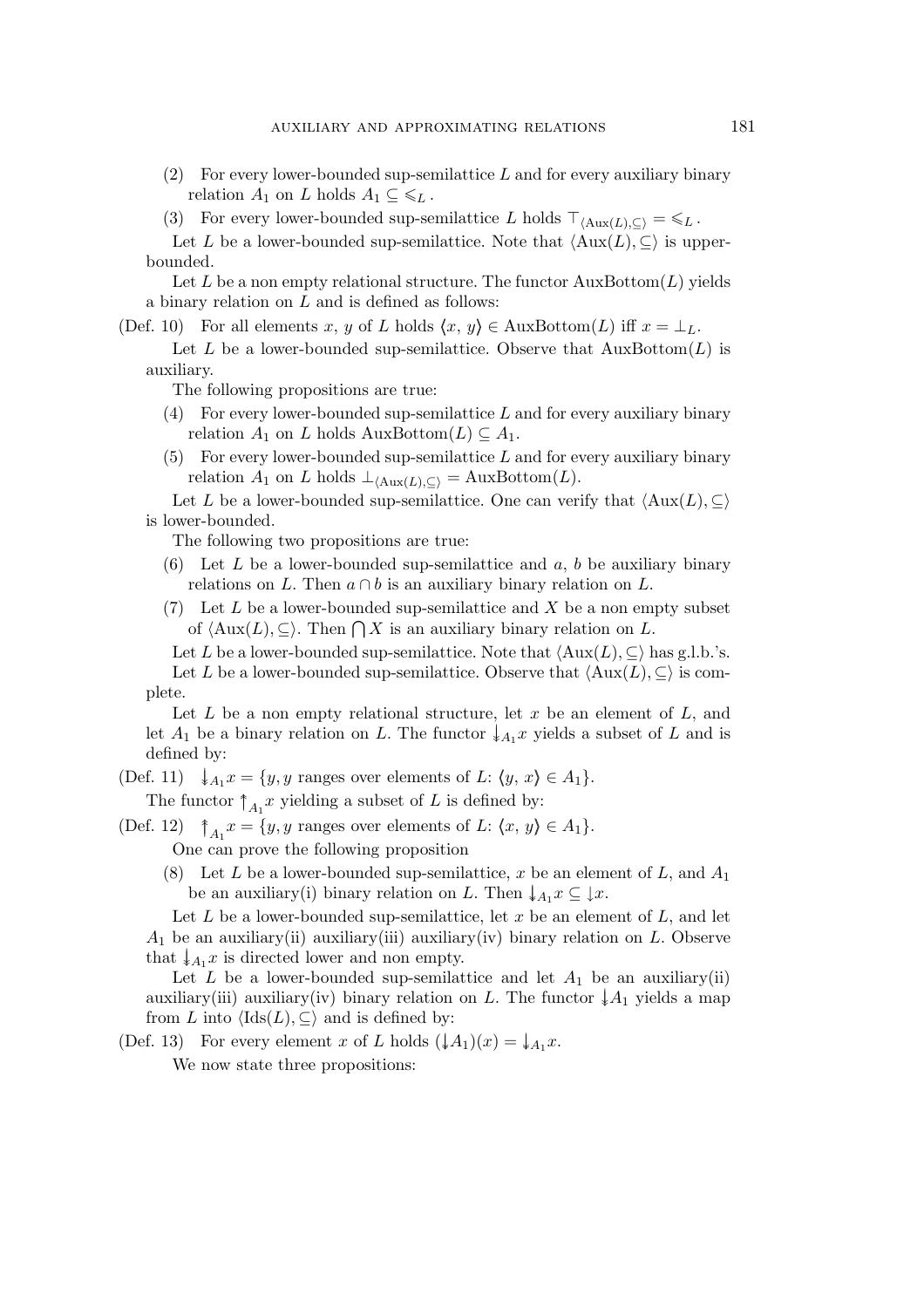# 182 adam grabowski

- (9) Let L be a non empty relational structure,  $A_1$  be a binary relation on L, a be a set, and y be an element of L. Then  $a \in \downarrow_{A_1} y$  if and only if  $\langle a, a \rangle$  $y \rangle \in A_1$ .
- (10) Let L be a sup-semilattice,  $A_1$  be a binary relation on L, and y be an element of L. Then  $a \in \uparrow_{A_1} y$  if and only if  $\langle y, a \rangle \in A_1$ .
- (11) Let L be a lower-bounded sup-semilattice,  $A_1$  be an auxiliary binary relation on L, and x be an element of L. If  $A_1 =$  the internal relation of L, then  $\downarrow_{A_1} x = \downarrow x$ .

Let L be a non empty poset. The functor  $MonSet(L)$  yields a strict relational structure and is defined by the conditions (Def. 14).

- (Def. 14)(i)  $a \in$  the carrier of MonSet(L) iff there exists a map s from L into  $\langle \text{Ids}(L), \subseteq \rangle$  such that  $a = s$  and s is monotone and for every element x of L holds  $s(x) \subseteq \downarrow x$ , and
	- (ii) for all sets c, d holds  $\langle c, d \rangle \in \mathbb{R}$  the internal relation of MonSet(L) iff there exist maps f, g from L into  $\langle \text{Ids}(L), \subseteq \rangle$  such that  $c = f$  and  $d = g$ and  $c \in$  the carrier of MonSet(L) and  $d \in$  the carrier of MonSet(L) and  $f \leqslant g$ .

One can prove the following propositions:

- (12) Let L be a lower-bounded sup-semilattice. Then  $MonSet(L)$  is a full relational substructure of  $(\langle \text{Ids}(L), \subseteq \rangle)$ <sup>the carrier of L</sup>.
- (13) Let  $L$  be a lower-bounded sup-semilattice,  $A_1$  be an auxiliary binary relation on L, and x, y be elements of L. If  $x \leq y$ , then  $\downarrow_{A_1} x \subseteq \downarrow_{A_1} y$ .

Let  $L$  be a lower-bounded sup-semilattice and let  $A_1$  be an auxiliary binary relation on L. Note that  $\downarrow A_1$  is monotone.

Next we state the proposition

(14) Let L be a lower-bounded sup-semilattice and  $A_1$  be an auxiliary binary relation on L. Then  $\downarrow A_1 \in$  the carrier of MonSet(L).

Let L be a lower-bounded sup-semilattice. Observe that  $MonSet(L)$  is non empty.

Next we state several propositions:

- (15) For every lower-bounded sup-semilattice L holds IdsMap(L)  $\in$  the carrier of  $MonSet(L)$ .
- $(16)$  For every lower-bounded sup-semilattice L and for every auxiliary binary relation  $A_1$  on L holds  $\downarrow A_1 \leq \text{IdsMap}(L)$ .
- (17) For every lower-bounded non empty poset  $L$  and for every ideal  $I$  of  $L$ holds  $\perp_L \in I$ .
- (18) For every upper-bounded non empty poset  $L$  and for every filter  $F$  of  $L$ holds  $\top_L \in F$ .
- (19) For every lower-bounded non empty poset L holds  $\downarrow(\perp_L) = {\perp_L}$ .
- (20) For every upper-bounded non empty poset L holds  $\uparrow$   $(T_L) = \{\top_L\}.$

In the sequel L is a lower-bounded sup-semilattice,  $A_1$  is an auxiliary binary relation on  $L$ , and  $x$  is an element of  $L$ .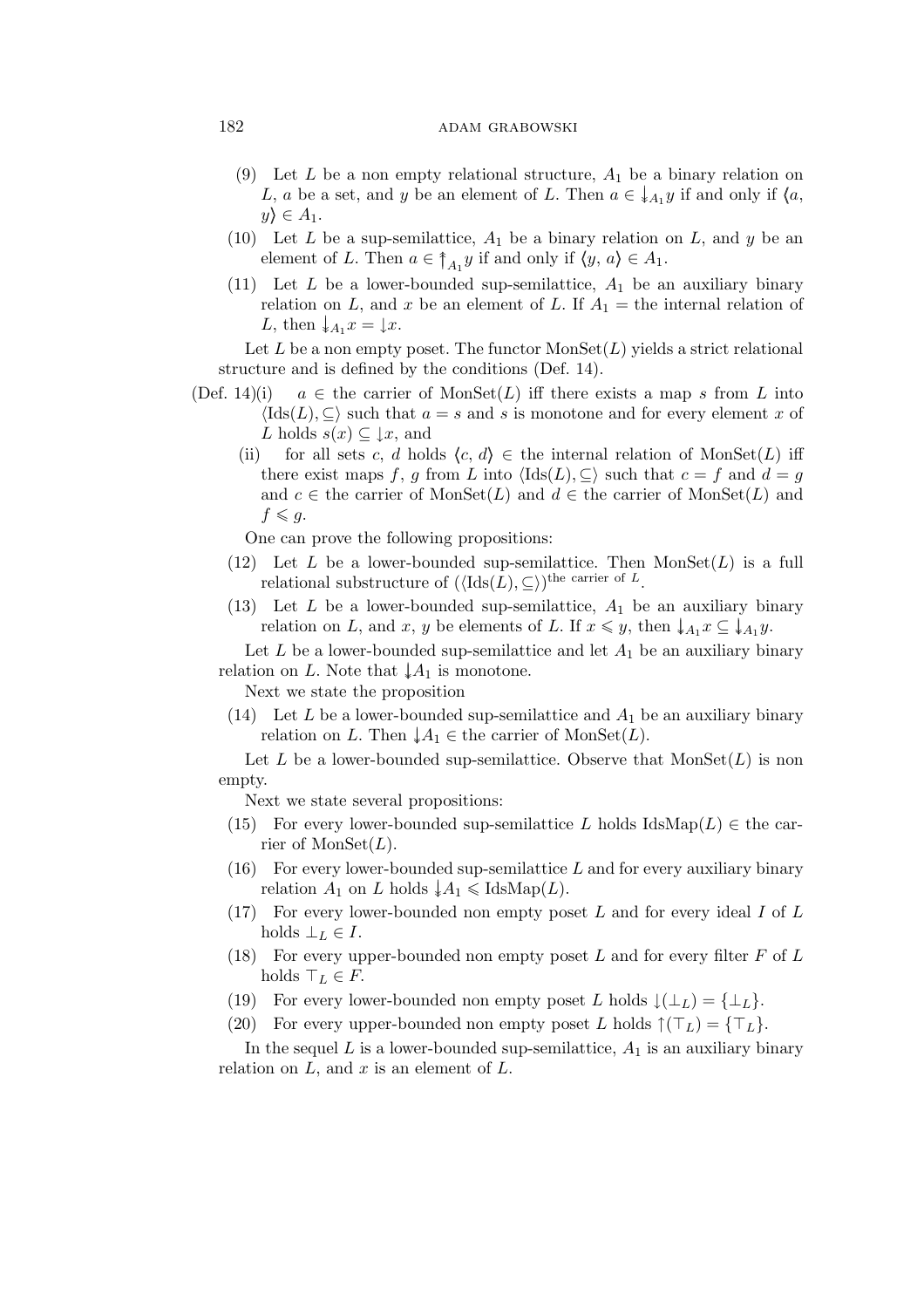The following propositions are true:

- (21) The carrier of  $L \longrightarrow {\perp_L}$  is a map from L into  $\langle \text{Ids}(L), \subseteq \rangle$ .
- (22) The carrier of  $L \longrightarrow {\perp_L} \in \text{the carrier of MonSet}(L)$ .
- (23) (the carrier of  $L \mapsto {\perp_L}$ ,  $\downarrow A_1$ )  $\in$  the internal relation of MonSet(L). Let us consider  $L$ . Note that  $MonSet(L)$  is upper-bounded. Let us consider L. The functor Rel2Map(L) yields a map from  $\langle \text{Aux}(L), \subseteq \rangle$ into  $MonSet(L)$  and is defined by:

(Def. 15) For every  $A_1$  holds  $(Rel2Map(L))(A_1) = \frac{1}{*}A_1$ .

The following propositions are true:

- (24) For all auxiliary binary relations  $R_1, R_2$  on L such that  $R_1 \subseteq R_2$  holds  $\downarrow R_1 \leqslant \downarrow R_2.$
- (25) For all auxiliary binary relations  $R_1, R_2$  on L such that  $R_1 \subseteq R_2$  holds  $\downarrow R_1 x \subseteq \downarrow R_2 x.$

Let us consider L. One can verify that  $\text{Rel2Map}(L)$  is monotone.

Let us consider L. The functor  $\text{Map2Rel}(L)$  yields a map from  $\text{MonSet}(L)$ into  $\langle \text{Aux}(L), \subseteq \rangle$  and is defined by the condition (Def. 16).

- (Def. 16) Let s be a set. Suppose  $s \in \text{the carrier of MonSet}(L)$ . Then there exists an auxiliary binary relation  $A_1$  on  $L$  such that
	- (i)  $A_1 = (\text{Map2Rel}(L))(s)$ , and
	- (ii) for all sets x, y holds  $\langle x, y \rangle \in A_1$  iff there exist elements x', y' of L and there exists a map s' from L into  $\langle \text{Ids}(L), \subseteq \rangle$  such that  $x' = x$  and  $y' = y$ and  $s' = s$  and  $x' \in s'(y')$ .

Let us consider L. One can check that  $\text{Map2Rel}(L)$  is monotone.

We now state two propositions:

- $(26) \quad \text{Map2Rel}(L) \cdot \text{Rel2Map}(L) = \text{id}_{\text{dom} \text{Rel2Map}(L)}$ .
- (27) Rel2Map( $L$ ) · Map2Rel( $L$ ) = id<sub>the carrier of MonSet( $L$ ) ·</sub>

Let us consider L. Observe that  $\text{Rel2Map}(L)$  is one-to-one.

The following three propositions are true:

- (28)  $(\text{Rel2Map}(L))^{-1} = \text{Map2Rel}(L).$
- (29) Rel2Map( $L$ ) is isomorphic.
- (30) For every complete lattice L and for every element x of L holds  $\bigcap \{I, I\}$ ranges over ideals of  $L: x \leqslant \sup I$  =  $\downarrow x$ .

The scheme  $Lambda^C$  concerns a non empty relational structure  $A$ , a unary functor  $\mathcal F$  yielding a set, a unary functor  $\mathcal G$  yielding a set, and a unary predicate *P*, and states that:

There exists a function f such that dom  $f =$  the carrier of  $A$  and for every element x of A holds if  $\mathcal{P}[x]$ , then  $f(x) = \mathcal{F}(x)$  and if not  $\mathcal{P}[x]$ , then  $f(x) = \mathcal{G}(x)$ 

for all values of the parameters.

Let L be a semilattice and let I be an ideal of L. The functor  $\text{DownMap}(I)$ yields a map from L into  $\langle \text{Ids}(L), \subseteq \rangle$  and is defined by: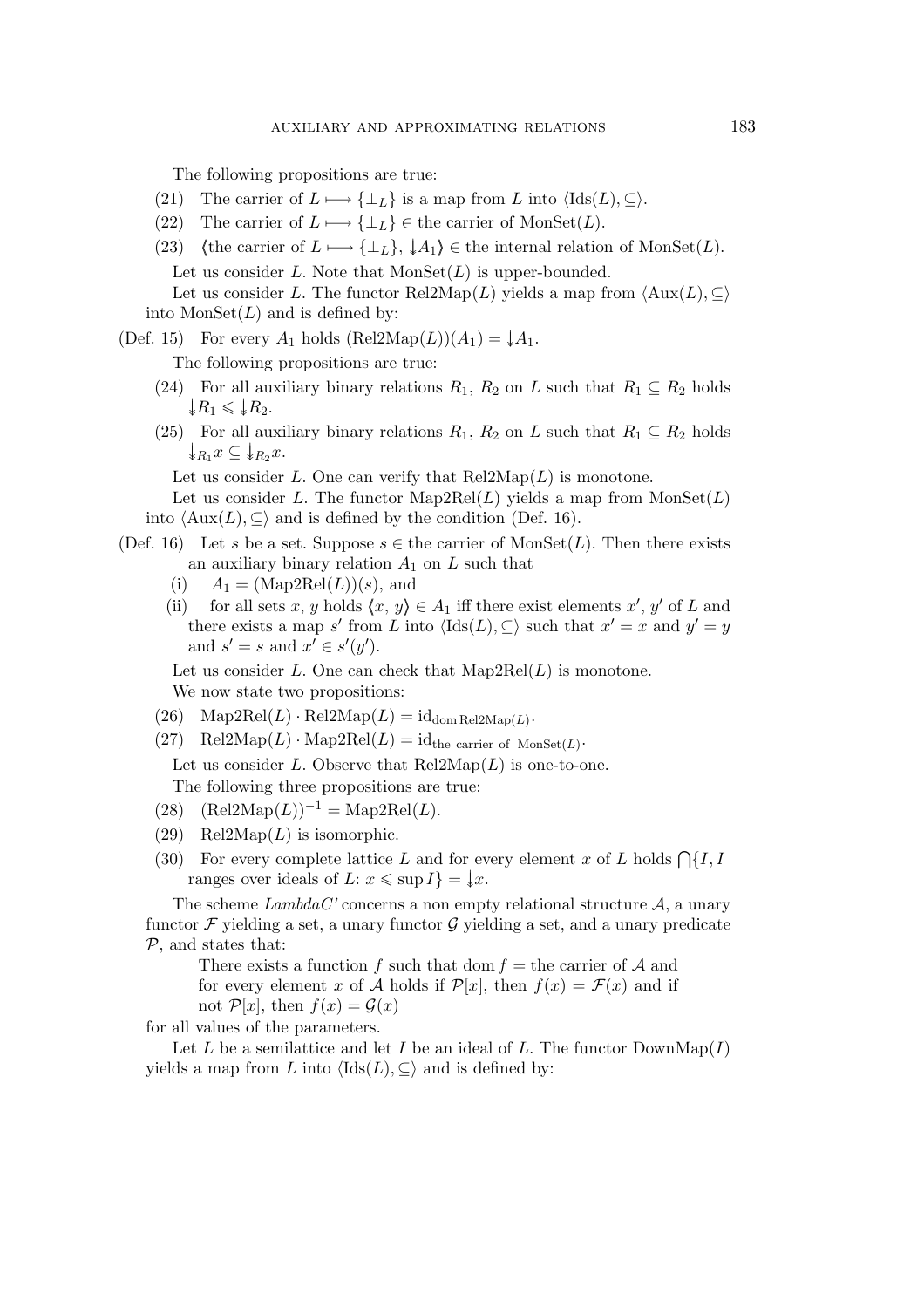# 184 **adam grabowski**

(Def. 17) For every element x of L holds if  $x \leq \sup I$ , then  $(\text{DownMap}(I))(x)$  $\downarrow x \cap I$  and if  $x \nleq \sup I$ , then  $(DownMap(I))(x) = \downarrow x$ .

One can prove the following two propositions:

- (31) For every semilattice L and for every ideal I of L holds DownMap(I)  $\in$ the carrier of  $MonSet(L)$ .
- $(32)$  Let L be an antisymmetric reflexive relational structure with g.l.b.'s, x be an element of  $L$ , and  $D$  be a non empty lower subset of  $L$ . Then *{*x*} ⊓* D = *↓*x *∩* D.

# 2. Approximating Relations

Let  $L$  be a non empty relational structure and let  $A_1$  be a binary relation on  $L$ . We say that  $A_1$  is approximating if and only if:

(Def. 18) For every element x of L holds  $x = \sup \downarrow_{A_1} x$ .

Let L be a non empty poset and let  $m_1$  be a map from L into  $\langle \text{Ids}(L), \subseteq \rangle$ . We say that  $m_1$  is approximating if and only if:

(Def. 19) For every element x of L there exists a subset  $i_1$  of L such that  $i_1 = m_1(x)$ and  $x = \sup i_1$ .

Next we state two propositions:

- $(33)$  For every lower-bounded meet-continuous semilattice L and for every ideal I of L holds DownMap(I) is approximating.
- (34) Every lower-bounded continuous lattice is meet-continuous.

Let us mention that every lower-bounded lattice which is continuous is also meet-continuous.

The following proposition is true

(35) For every lower-bounded continuous lattice  $L$  and for every ideal  $I$  of  $L$ holds  $DownMap(I)$  is approximating.

Let L be a non empty reflexive antisymmetric relational structure. Observe that  $\ll_L$  is auxiliary(i).

Let  $L$  be a non empty reflexive transitive relational structure. One can check that  $\ll_L$  is auxiliary(ii).

Let L be a poset with l.u.b.'s. One can verify that  $\ll_L$  is auxiliary(iii).

Let L be an inf-complete non empty poset. Note that  $\ll_L$  is auxiliary(iii).

Let  $L$  be a lower-bounded antisymmetric reflexive non empty relational structure. Observe that  $\ll_L$  is auxiliary(iv).

Next we state two propositions:

- (36) For every complete lattice L and for every element x of L holds  $\downarrow \leq L x =$ *↓↓*x.
- (37) For every lattice L holds  $\leq L$  is approximating.

Let L be a lower-bounded continuous lattice. One can verify that  $\ll_L$  is approximating.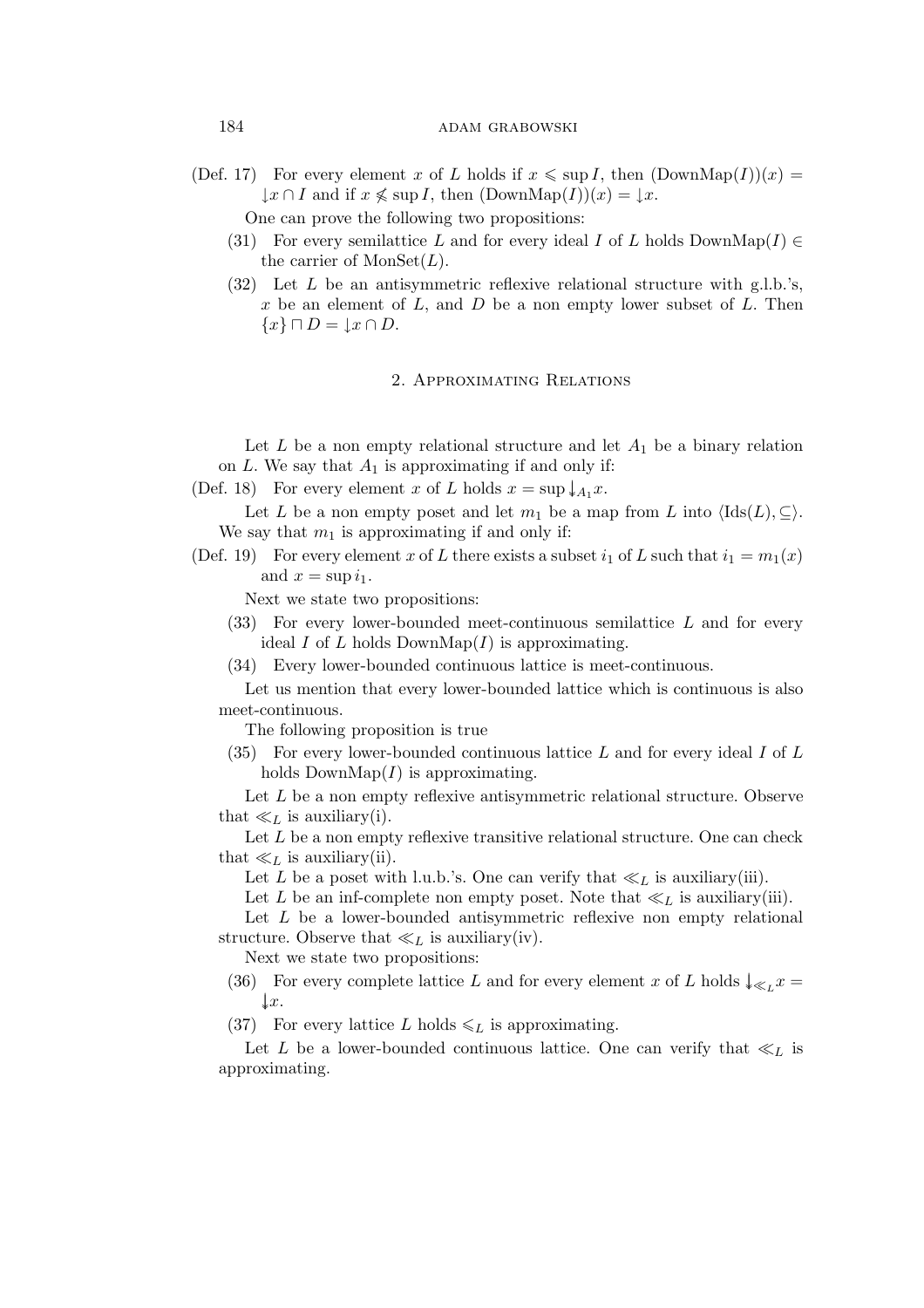Let  $L$  be a complete lattice. Observe that there exists an auxiliary binary relation on  $L$  which is approximating.

Let L be a complete lattice. The functor  $\mathrm{App}(L)$  is defined as follows:

- (Def. 20)  $a \in \text{App}(L)$  iff a is an approximating auxiliary binary relation on L. Let  $L$  be a complete lattice. Note that  $\mathrm{App}(L)$  is non empty. Next we state three propositions:
	- (38) Let L be a complete lattice and  $m_1$  be a map from L into  $\langle \text{Ids}(L), \subseteq \rangle$ . Suppose  $m_1$  is approximating and  $m_1 \in \text{the carrier of MonSet}(L)$ . Then there exists an approximating auxiliary binary relation  $A_1$  on  $L$  such that  $A_1 = (\text{Map2Rel}(L))(m_1).$
	- (39) For every complete lattice  $L$  and for every element  $x$  of  $L$  holds  $\bigcap \{(\text{DownMap}(I))(x) : I \text{ ranges over ideals of } L\} = \{x.$
	- (40) Let L be a lower-bounded meet-continuous lattice and x be an element of L. Then  $\bigcap \{\downarrow_{A_1} x, A_1 \text{ ranges over auxiliary binary relations on } L: A_1 \in$  $\text{App}(L)$ } =  $\downarrow x$ .

In the sequel L denotes a complete lattice.

Next we state two propositions:

- $(41)$  L is continuous if and only if for every approximating auxiliary binary relation R on L holds  $\ll_L \subseteq R$  and  $\ll_L$  is approximating.
- $(42)$  L is continuous if and only if the following conditions are satisfied:
	- $(i)$  L is meet-continuous, and
	- (ii) there exists an approximating auxiliary binary relation  $R$  on  $L$  such that for every approximating auxiliary binary relation  $R'$  on  $L$  holds  $R \subseteq R'$ .

Let  $L$  be a non empty relational structure and let  $A_1$  be a binary relation on  $L$ . We say that  $A_1$  satisfies strong interpolation property if and only if:

(Def. 21) For all elements x, z of L such that  $\langle x, z \rangle \in A_1$  and  $x \neq z$  there exists an element y of L such that  $\langle x, y \rangle \in A_1$  and  $\langle y, z \rangle \in A_1$  and  $x \neq y$ .

Let  $L$  be a non empty relational structure and let  $A_1$  be a binary relation on  $L$ . We say that  $A_1$  satisfies interpolation property if and only if:

(Def. 22) For all elements x, z of L such that  $\langle x, z \rangle \in A_1$  there exists an element y of L such that  $\langle x, y \rangle \in A_1$  and  $\langle y, z \rangle \in A_1$ .

Next we state two propositions:

- (43) Let L be a non empty relational structure,  $A_1$  be a binary relation on L, and x, z be elements of L. If  $\langle x, z \rangle \in A_1$  and  $x = z$ , then there exists an element y of L such that  $\langle x, y \rangle \in A_1$  and  $\langle y, z \rangle \in A_1$ .
- (44) Let L be a non empty relational structure and  $A_1$  be a binary relation on L. Suppose  $A_1$  satisfies strong interpolation property. Then  $A_1$  satisfies interpolation property.

Let  $L$  be a non empty relational structure. Observe that every binary relation on L which satisfies strong interpolation property satisfies also interpolation property.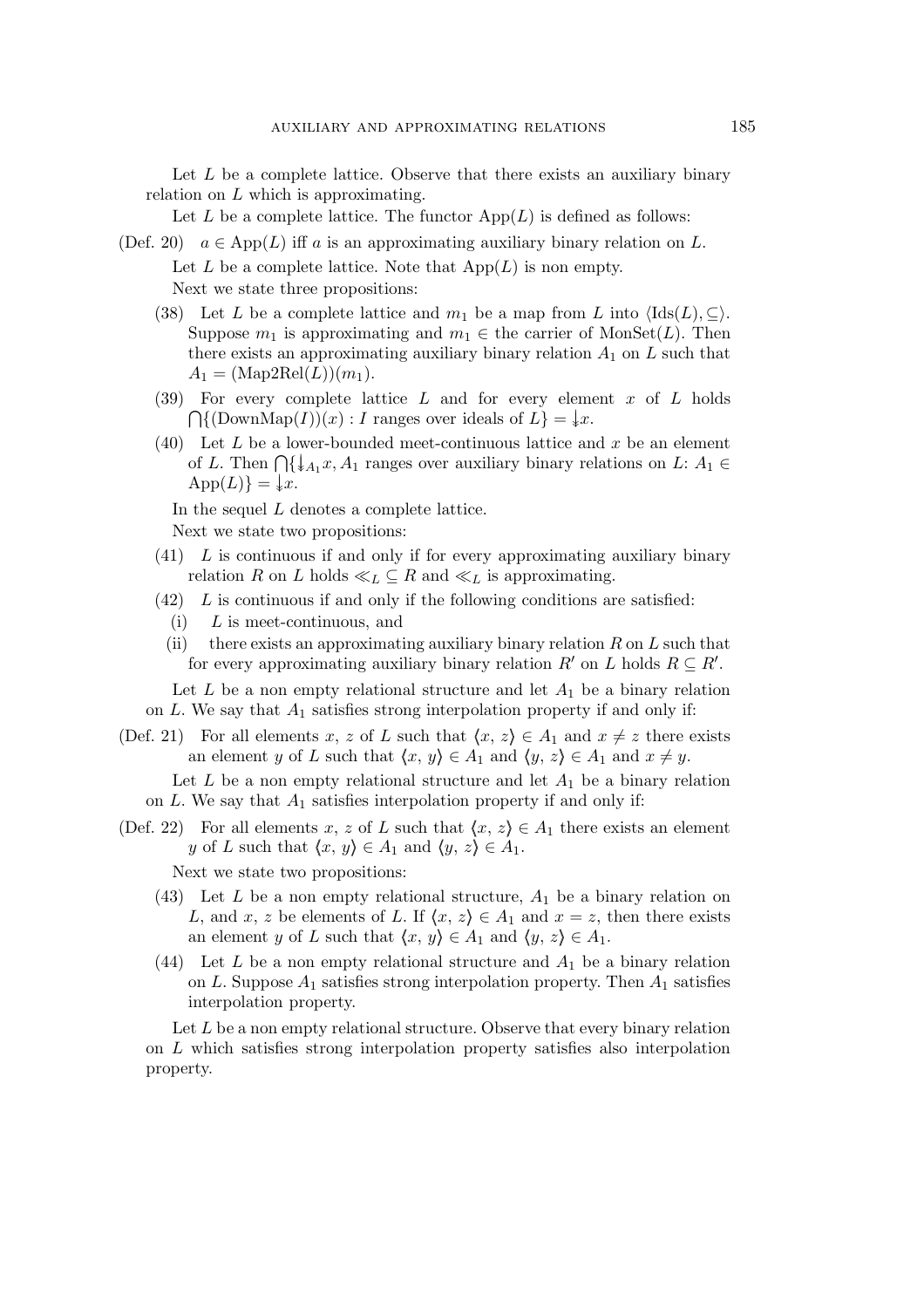## 186 **adam grabowski**

In the sequel  $A_1$  is an auxiliary binary relation on L and x, y, z are elements of L.

The following four propositions are true:

- (45) Let  $A_1$  be an approximating auxiliary binary relation on L. If  $x \nleq y$ , then there exists an element u of L such that  $\langle u, x \rangle \in A_1$  and  $u \nleq y$ .
- (46) Let R be an approximating auxiliary binary relation on L. If  $\langle x, z \rangle \in R$ and  $x \neq z$ , then there exists y such that  $x \leq y$  and  $\langle y, z \rangle \in R$  and  $x \neq y$ .
- (47) Let R be an approximating auxiliary binary relation on L. Suppose  $x \ll$ z and  $x \neq z$ . Then there exists an element y of L such that  $\langle x, y \rangle \in R$ and  $\langle y, z \rangle \in R$  and  $x \neq y$ .
- (48) For every lower-bounded continuous lattice L holds  $\ll_L$  satisfies strong interpolation property.

Let L be a lower-bounded continuous lattice. Observe that  $\ll_L$  satisfies strong interpolation property.

Next we state two propositions:

- (49) Let L be a lower-bounded continuous lattice and  $x, y$  be elements of L. If  $x \ll y$ , then there exists an element x' of L such that  $x \ll x'$  and  $x' \ll y$ .
- (50) Let L be a lower-bounded continuous lattice and x, y be elements of L. Then  $x \ll y$  if and only if for every non empty directed subset D of L such that  $y \leq \sup D$  there exists an element d of L such that  $d \in D$  and x *≪* d.

#### 3. Exercises

Let L be a relational structure, let X be a subset of L, and let R be a binary relation on the carrier of  $L$ . We say that  $X$  is directed w.r.t.  $R$  if and only if:

(Def. 23) For all elements x, y of L such that  $x \in X$  and  $y \in X$  there exists an element z of L such that  $z \in X$  and  $\langle x, z \rangle \in R$  and  $\langle y, z \rangle \in R$ .

We now state the proposition

(51) Let L be a relational structure and X be a subset of L. Suppose X is directed w.r.t. the internal relation of L. Then X is directed.

Let L be a relational structure, let X be a set, let x be an element of  $L$ , and let R be a binary relation on the carrier of L. We say that  $x$  is maximal w.r.t.  $X, R$  if and only if:

(Def. 24)  $x \in X$  and it is not true that there exists an element y of L such that  $y \in X$  and  $y \neq x$  and  $\langle x, y \rangle \in R$ .

Let L be a relational structure, let X be a set, and let x be an element of L. We say that  $x$  is maximal in  $X$  if and only if:

(Def. 25) x is maximal w.r.t. X, the internal relation of L.

One can prove the following proposition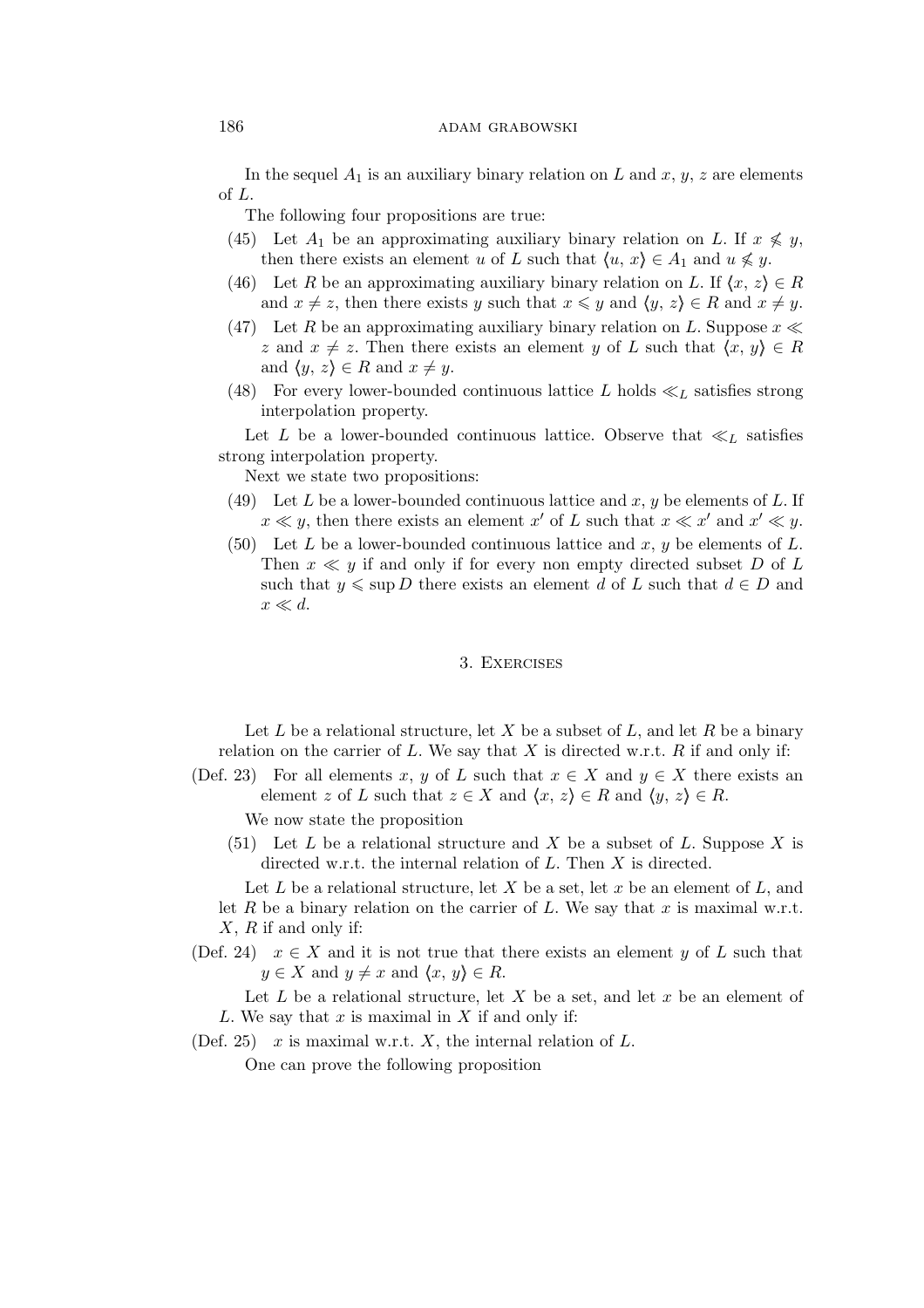- (52) Let L be a relational structure, X be a set, and x be an element of L. Then  $x$  is maximal in  $X$  if and only if the following conditions are satisfied:
	- (i) x *∈* X, and
	- (ii) it is not true that there exists an element y of L such that  $y \in X$  and  $x < y$ .

Let  $L$  be a relational structure, let  $X$  be a set, let  $x$  be an element of  $L$ , and let R be a binary relation on the carrier of L. We say that x is minimal w.r.t.  $X, R$  if and only if:

(Def. 26)  $x \in X$  and it is not true that there exists an element y of L such that  $y \in X$  and  $y \neq x$  and  $\langle y, x \rangle \in R$ .

Let L be a relational structure, let X be a set, and let  $x$  be an element of L. We say that  $x$  is minimal in  $X$  if and only if:

(Def. 27) x is minimal w.r.t. X, the internal relation of  $L$ .

We now state several propositions:

- (53) Let  $L$  be a relational structure,  $X$  be a set, and  $x$  be an element of  $L$ . Then  $x$  is minimal in  $X$  if and only if the following conditions are satisfied:
	- (i) x *∈* X, and
	- (ii) it is not true that there exists an element y of L such that  $y \in X$  and  $x > y$ .
- (54) If  $A_1$  satisfies strong interpolation property, then for every x such that there exists y which is maximal w.r.t.  $\downarrow_{A_1} x$ ,  $A_1$  holds  $\langle x, x \rangle \in A_1$ .
- (55) If for every x such that there exists y which is maximal w.r.t.  $\downarrow_{A_1}$ x,  $A_1$ holds  $\langle x, x \rangle \in A_1$ , then  $A_1$  satisfies strong interpolation property.
- (56) If  $A_1$  satisfies interpolation property, then for every x holds  $\downarrow_{A_1} x$  is directed w.r.t.  $A_1$ .
- (57) If for every x holds  $\downarrow_{A_1} x$  is directed w.r.t.  $A_1$ , then  $A_1$  satisfies interpolation property.
- (58) Let  $R$  be an approximating auxiliary binary relation on  $L$ . Suppose  $R$ satisfies interpolation property. Then R satisfies strong interpolation property.

Let us consider  $L$ . One can verify that every approximating auxiliary binary relation on L which satisfies interpolation property satisfies also strong interpolation property.

#### **REFERENCES**

- [1] Grzegorz Bancerek. König's theorem. *Formalized Mathematics*, 1(3):589–593, 1990.
- [2] Grzegorz Bancerek. The well ordering relations. *Formalized Mathematics*, 1(**1**):123–129, 1990.
- [3] Grzegorz Bancerek. Complete lattices. *Formalized Mathematics*, 2(**5**):719–725, 1991.
- [4] Grzegorz Bancerek. Bounds in posets and relational substructures. *Formalized Mathematics*, 6(**1**):81–91, 1997.
- [5] Grzegorz Bancerek. Directed sets, nets, ideals, filters, and maps. *Formalized Mathematics*, 6(**1**):93–107, 1997.
- [6] Grzegorz Bancerek. The "way-below" relation. *Formalized Mathematics*, 6(**1**):169–176, 1997.